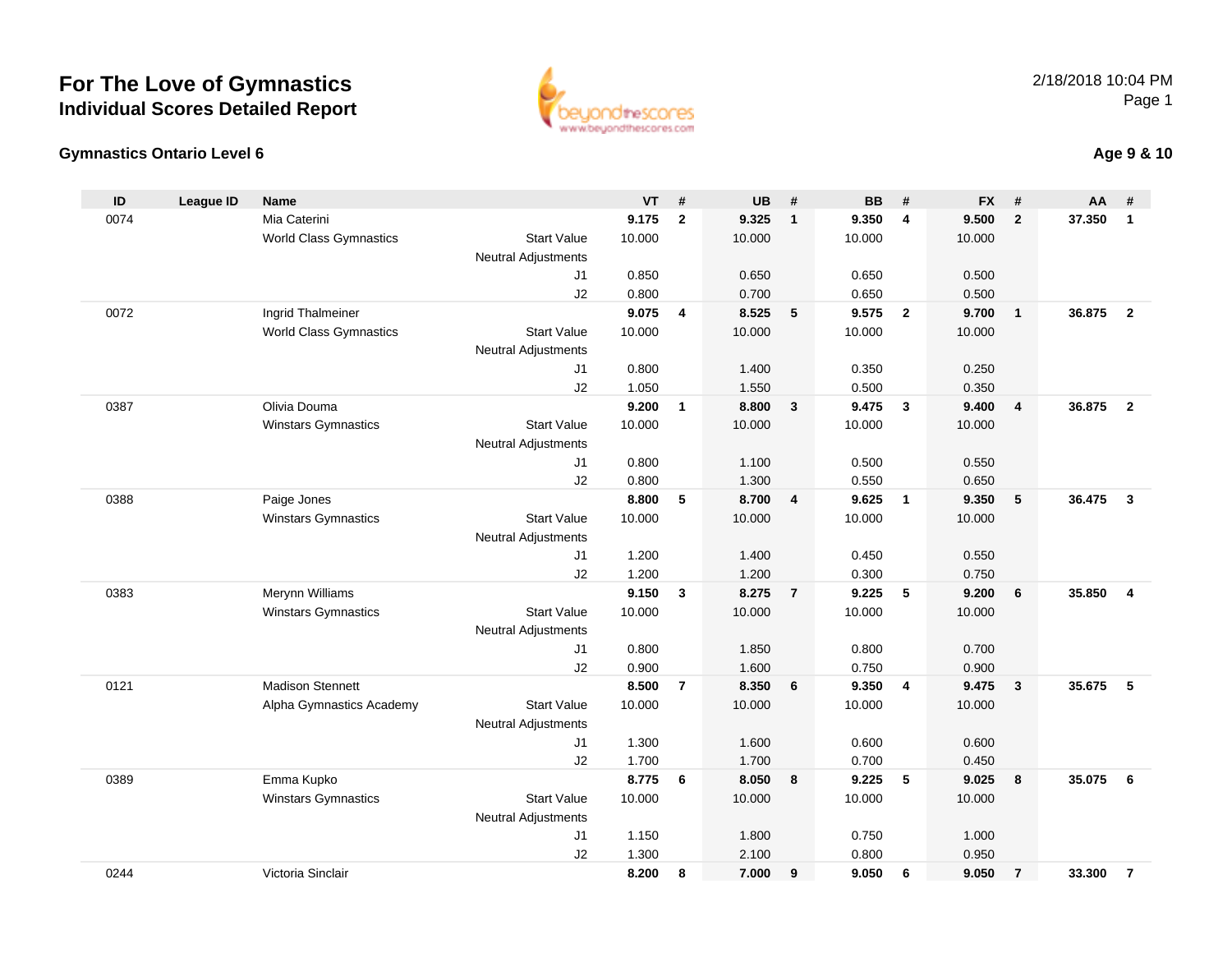

2/18/2018 10:04 PMPage 2

|      | Hamilton Wentworth Regionettes | <b>Start Value</b><br><b>Neutral Adjustments</b> | 10.000 |                          | 10.000  | 10.000 |        | 10.000    |         |  |
|------|--------------------------------|--------------------------------------------------|--------|--------------------------|---------|--------|--------|-----------|---------|--|
|      |                                | J1                                               | 1.600  |                          | 2.900   | 1.100  |        | 0.900     |         |  |
|      |                                | J2                                               | 2.000  |                          | 3.100   | 0.800  |        | 1.000     |         |  |
| 0057 | Alma Bauer                     |                                                  | X.XXX  | $\overline{\phantom{a}}$ | 9.100 2 | X.XXX  | $\sim$ | $X.XXX$ - | 9.100 8 |  |
|      | <b>World Class Gymnastics</b>  | <b>Start Value</b>                               |        |                          | 10.000  |        |        |           |         |  |
|      |                                | <b>Neutral Adjustments</b>                       |        |                          |         |        |        |           |         |  |
|      |                                | J1                                               |        |                          | 0.800   |        |        |           |         |  |
|      |                                | J2                                               |        |                          | 1.000   |        |        |           |         |  |

#### **Gymnastics Ontario Level 6**

| ID   | <b>League ID</b> | <b>Name</b>                    |                            | <b>VT</b> | #              | <b>UB</b> | #              | <b>BB</b> | #              | <b>FX</b> | #              | $AA$ # |                         |
|------|------------------|--------------------------------|----------------------------|-----------|----------------|-----------|----------------|-----------|----------------|-----------|----------------|--------|-------------------------|
| 0007 |                  | Alyssa Natale                  |                            | 9.200     | 3              | 8.925     | $\overline{2}$ | 9.250     | $\overline{7}$ | 9.775     | $\mathbf{1}$   | 37.150 | $\mathbf 1$             |
|      |                  | Niagara Acro Cats              | <b>Start Value</b>         | 10.000    |                | 10.000    |                | 10.000    |                | 10.000    |                |        |                         |
|      |                  |                                | <b>Neutral Adjustments</b> |           |                |           |                |           |                |           |                |        |                         |
|      |                  |                                | J1                         | 0.800     |                | 1.100     |                | 0.750     |                | 0.250     |                |        |                         |
|      |                  |                                | J2                         | 0.800     |                | 1.050     |                | 0.750     |                | 0.200     |                |        |                         |
| 0008 |                  | Alexandra Argiropoulos         |                            | 9.225     | $\overline{2}$ | 8.750     | 5              | 9.400     | $\overline{2}$ | 9.550     | 3              | 36.925 | $\overline{2}$          |
|      |                  | Niagara Acro Cats              | <b>Start Value</b>         | 10.000    |                | 10.000    |                | 10.000    |                | 10.000    |                |        |                         |
|      |                  |                                | <b>Neutral Adjustments</b> |           |                |           |                |           |                |           |                |        |                         |
|      |                  |                                | J1                         | 0.800     |                | 1.200     |                | 0.550     |                | 0.450     |                |        |                         |
|      |                  |                                | J2                         | 0.750     |                | 1.300     |                | 0.650     |                | 0.450     |                |        |                         |
| 0385 |                  | Lily Lombardo                  |                            | 9.300     | 1              | 9.050     | $\overline{1}$ | 9.425     | $\mathbf{1}$   | 9.100     | 8              | 36.875 | 3                       |
|      |                  | <b>Winstars Gymnastics</b>     | <b>Start Value</b>         | 10.000    |                | 10.000    |                | 10.000    |                | 10.000    |                |        |                         |
|      |                  |                                | <b>Neutral Adjustments</b> |           |                |           |                |           |                |           |                |        |                         |
|      |                  |                                | J <sub>1</sub>             | 0.650     |                | 0.900     |                | 0.550     |                | 0.800     |                |        |                         |
|      |                  |                                | J2                         | 0.750     |                | 1.000     |                | 0.600     |                | 1.000     |                |        |                         |
| 0384 |                  | Nadine Fawaz                   |                            | 9.075     | 4              | 8.775     | $\overline{4}$ | 9.275     | 6              | 9.500     | $\overline{4}$ | 36.625 | $\overline{\mathbf{4}}$ |
|      |                  | <b>Winstars Gymnastics</b>     | <b>Start Value</b>         | 10.000    |                | 10.000    |                | 10.000    |                | 10.000    |                |        |                         |
|      |                  |                                | <b>Neutral Adjustments</b> |           |                |           |                |           |                |           |                |        |                         |
|      |                  |                                | J1                         | 0.850     |                | 1.200     |                | 0.750     |                | 0.450     |                |        |                         |
|      |                  |                                | J <sub>2</sub>             | 1.000     |                | 1.250     |                | 0.700     |                | 0.550     |                |        |                         |
| 0243 |                  | <b>Tomasin Mair</b>            |                            | 9.050     | 5              | 8.425     | $\overline{7}$ | 9.300     | 5              | 9.350     | 6              | 36.125 | 5                       |
|      |                  | Hamilton Wentworth Regionettes | <b>Start Value</b>         | 10.000    |                | 10.000    |                | 10.000    |                | 10.000    |                |        |                         |
|      |                  |                                | <b>Neutral Adjustments</b> |           |                |           |                |           |                |           |                |        |                         |
|      |                  |                                | J <sub>1</sub>             | 0.950     |                | 1.550     |                | 0.800     |                | 0.750     |                |        |                         |
|      |                  |                                | J <sub>2</sub>             | 0.950     |                | 1.600     |                | 0.600     |                | 0.550     |                |        |                         |
| 0222 |                  | Sarah Smith                    |                            | 8.950     | 6              | 8.900     | 3              | 8.950     | 11             | 9.050     | 9              | 35.850 | 6                       |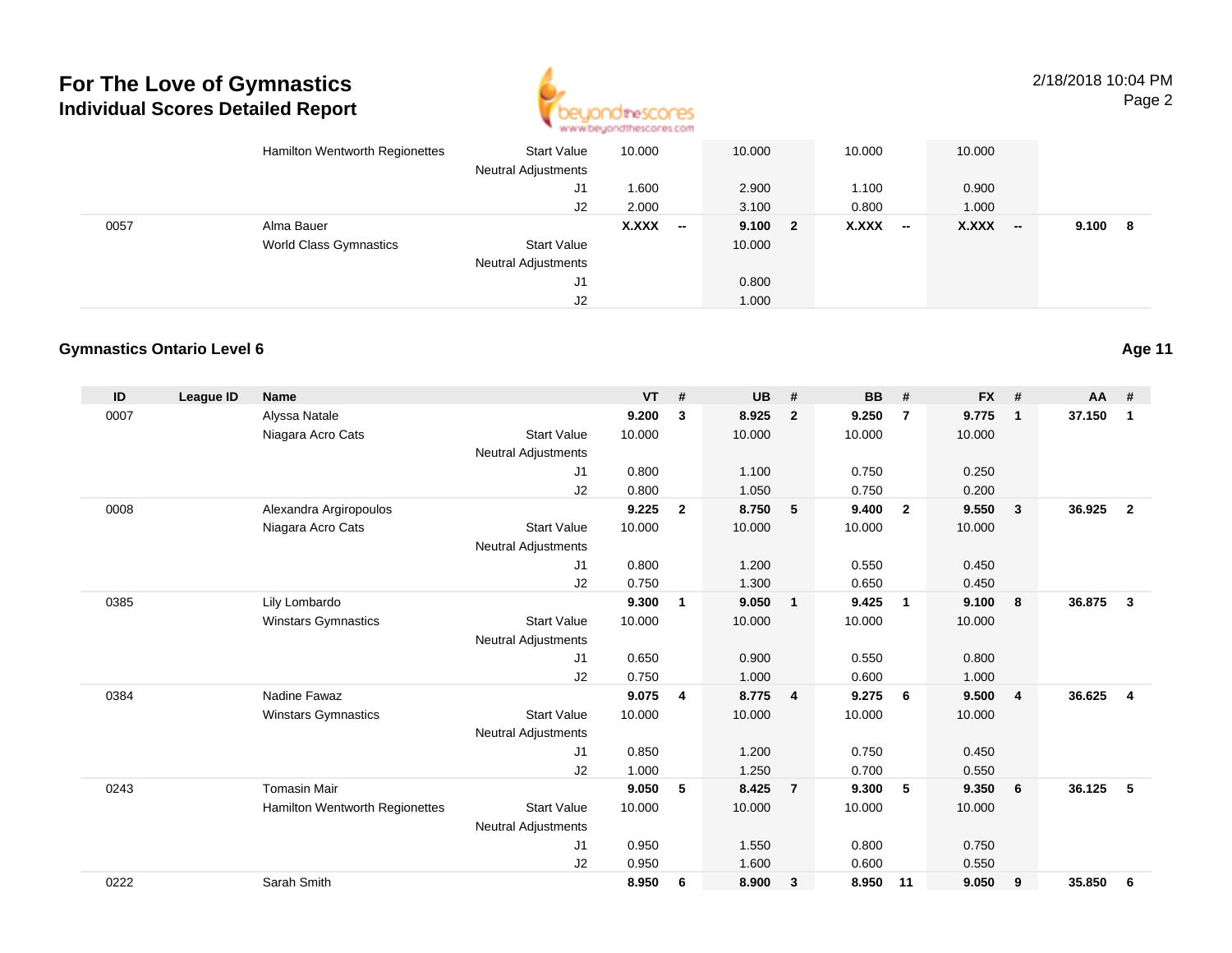

|      | Aereo Gymnastics Club          | <b>Start Value</b>         | 10.000 |                | 10.000   |              | 10.000   |                         | 10.000   |                         |           |                |
|------|--------------------------------|----------------------------|--------|----------------|----------|--------------|----------|-------------------------|----------|-------------------------|-----------|----------------|
|      |                                | <b>Neutral Adjustments</b> |        |                |          |              |          |                         |          |                         |           |                |
|      |                                | J1                         | 0.950  |                | 1.200    |              | 1.100    |                         | 0.900    |                         |           |                |
|      |                                | J2                         | 1.150  |                | 1.000    |              | 1.000    |                         | 1.000    |                         |           |                |
| 0071 | Jordan Dufresne                |                            | 8.350  | 13             | 8.750    | $\sqrt{5}$   | 9.275    | 6                       | 9.200    | $\overline{7}$          | 35.575    | $\overline{7}$ |
|      | <b>World Class Gymnastics</b>  | <b>Start Value</b>         | 10.000 |                | 10.000   |              | 10.000   |                         | 10.000   |                         |           |                |
|      |                                | <b>Neutral Adjustments</b> |        |                |          |              |          |                         |          |                         |           |                |
|      |                                | J1                         | 1.700  |                | 1.300    |              | 0.800    |                         | 0.750    |                         |           |                |
|      |                                | J2                         | 1.600  |                | 1.200    |              | 0.650    |                         | 0.850    |                         |           |                |
| 0223 | Ava McKnight                   |                            | 8.950  | 6              | 8.500    | 6            | 8.425 12 |                         | 9.575    | $\overline{\mathbf{2}}$ | 35.450    | - 8            |
|      | Aereo Gymnastics Club          | <b>Start Value</b>         | 10.000 |                | 10.000   |              | 10.000   |                         | 10.000   |                         |           |                |
|      |                                | <b>Neutral Adjustments</b> |        |                |          |              | $-0.100$ |                         |          |                         |           |                |
|      |                                | J1                         | 0.950  |                | 1.350    |              | 1.400    |                         | 0.400    |                         |           |                |
|      |                                | J2                         | 1.150  |                | 1.650    |              | 1.550    |                         | 0.450    |                         |           |                |
| 0073 | Diana Nechifor                 |                            | 8.625  | 9              | 8.350    | 8            | 9.025    | 10                      | 9.350    | $6\phantom{1}6$         | 35.350    | 9              |
|      | <b>World Class Gymnastics</b>  | <b>Start Value</b>         | 10.000 |                | 10.000   |              | 10.000   |                         | 10.000   |                         |           |                |
|      |                                | <b>Neutral Adjustments</b> |        |                |          |              |          |                         |          |                         |           |                |
|      |                                | J1                         | 1.350  |                | 1.700    |              | 0.900    |                         | 0.750    |                         |           |                |
|      |                                | J2                         | 1.400  |                | 1.600    |              | 1.050    |                         | 0.550    |                         |           |                |
| 0070 | Mary Garner                    |                            | 8.900  | $\overline{7}$ | 8.150    | 10           | 9.350    | $\overline{4}$          | 8.850    | 12                      | 35.250    | 10             |
|      | <b>World Class Gymnastics</b>  | <b>Start Value</b>         | 10.000 |                | 10.000   |              | 10.000   |                         | 10.000   |                         |           |                |
|      |                                | <b>Neutral Adjustments</b> |        |                |          |              |          |                         |          |                         |           |                |
|      |                                | J1                         | 0.950  |                | 1.900    |              | 0.700    |                         | 1.100    |                         |           |                |
|      |                                | J2                         | 1.250  |                | 1.800    |              | 0.600    |                         | 1.200    |                         |           |                |
| 0058 | Alyssia Pigozzo                |                            | 8.775  | 8              | 8.900    | $\mathbf{3}$ | 8.400    | 13                      | 8.950    | 11                      | 35.025    | $-11$          |
|      | <b>World Class Gymnastics</b>  | <b>Start Value</b>         | 10.000 |                | 10.000   |              | 10.000   |                         | 10.000   |                         |           |                |
|      |                                | <b>Neutral Adjustments</b> |        |                |          |              |          |                         |          |                         |           |                |
|      |                                | J1                         | 1.150  |                | 1.100    |              | 1.450    |                         | 0.950    |                         |           |                |
|      |                                | J2                         | 1.300  |                | 1.100    |              | 1.750    |                         | 1.150    |                         |           |                |
| 0242 | Hannah Ecker                   |                            | 8.600  | 10             | 7.725 13 |              | 9.175    | $\overline{\mathbf{9}}$ | 9.375    | $5\phantom{.0}$         | 34.875 12 |                |
|      | Hamilton Wentworth Regionettes | <b>Start Value</b>         | 10.000 |                | 9.500    |              | 10.000   |                         | 10.000   |                         |           |                |
|      |                                | <b>Neutral Adjustments</b> |        |                |          |              |          |                         |          |                         |           |                |
|      |                                | J1                         | 1.300  |                | 1.650    |              | 0.950    |                         | 0.600    |                         |           |                |
|      |                                | J2                         | 1.500  |                | 1.900    |              | 0.700    |                         | 0.650    |                         |           |                |
| 0067 | Kaelie Kohout                  |                            | 8.550  | 11             | 8.075 11 |              | 9.275    | 6                       | 8.825    | 13                      | 34.725    | 13             |
|      | <b>World Class Gymnastics</b>  | <b>Start Value</b>         | 10.000 |                | 10.000   |              | 10.000   |                         | 10.000   |                         |           |                |
|      |                                | <b>Neutral Adjustments</b> |        |                |          |              |          |                         |          |                         |           |                |
|      |                                | J1                         | 1.300  |                | 1.950    |              | 0.750    |                         | 1.200    |                         |           |                |
|      |                                | J2                         | 1.600  |                | 1.900    |              | 0.700    |                         | 1.150    |                         |           |                |
| 0150 | Kyler Schmidt                  |                            | 8.350  | 13             | 8.200    | 9            | 9.375    | $\mathbf{3}$            | 8.525 14 |                         | 34.450 14 |                |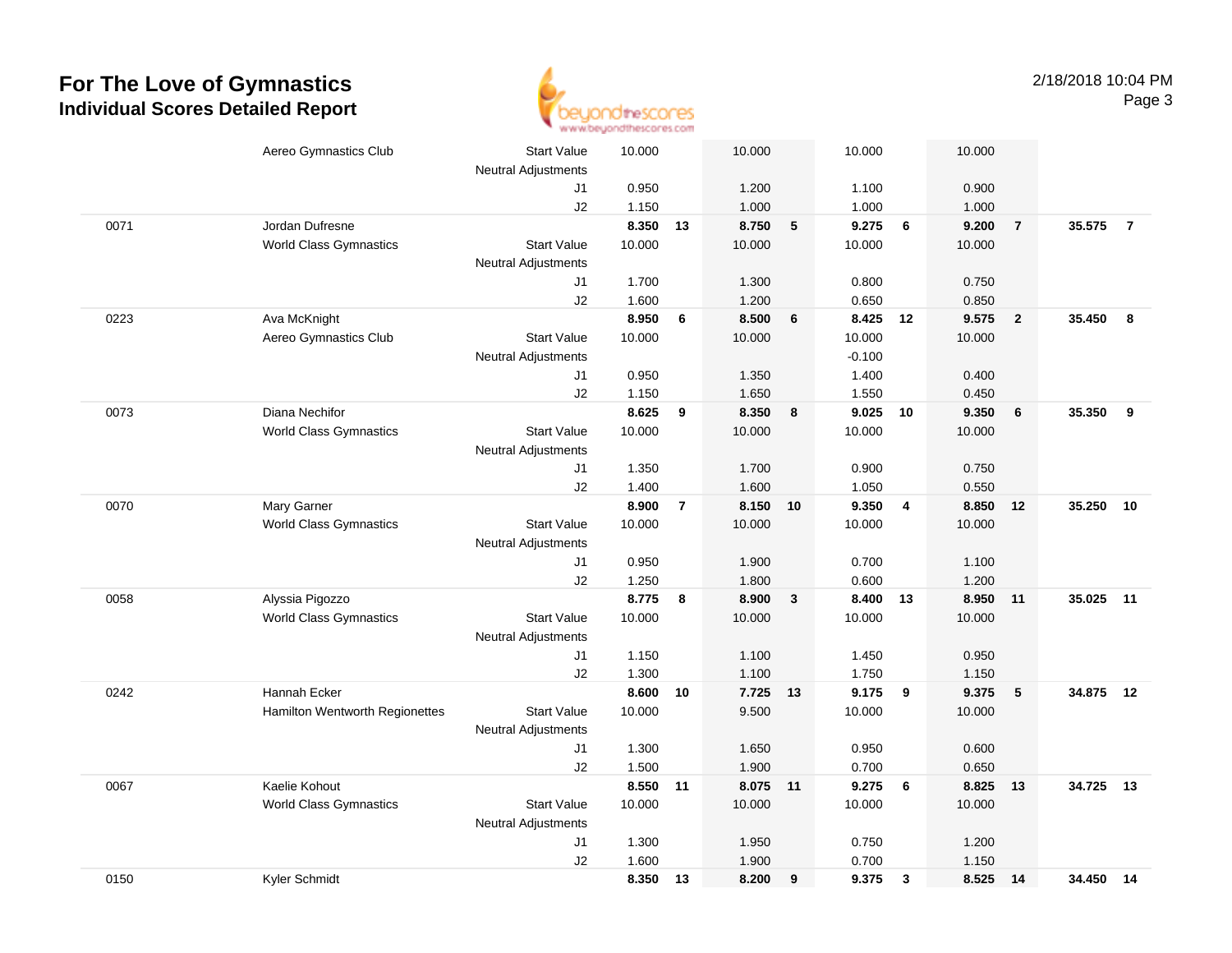

|      | Manjak's Gymnastics            | <b>Start Value</b><br><b>Neutral Adjustments</b> | 10.000   | 9.500    | 10.000   |     | 10.000 |    |           |  |
|------|--------------------------------|--------------------------------------------------|----------|----------|----------|-----|--------|----|-----------|--|
|      |                                | J1                                               | 1.500    | 1.200    | 0.700    |     | 1.450  |    |           |  |
|      |                                | J2                                               | 1.800    | 1.400    | 0.550    |     | 1.500  |    |           |  |
| 0245 | <b>Brooke Goddard</b>          |                                                  | 8.100 14 | 7.450 14 | 9.225    | - 8 | 8.825  | 13 | 33.600 15 |  |
|      | Hamilton Wentworth Regionettes | <b>Start Value</b>                               | 10.000   | 9.500    | 10.000   |     | 10.000 |    |           |  |
|      |                                | <b>Neutral Adjustments</b>                       |          |          |          |     |        |    |           |  |
|      |                                | J1                                               | 1.800    | 2.100    | 0.850    |     | 1.300  |    |           |  |
|      |                                | J2                                               | 2.000    | 2.000    | 0.700    |     | 1.050  |    |           |  |
| 0151 | Nadene Metcalfe                |                                                  | 8.525 12 | 7.750 12 | 7.625 14 |     | 9.000  | 10 | 32.900 16 |  |
|      | Manjak's Gymnastics            | <b>Start Value</b>                               | 10.000   | 10.000   | 10.000   |     | 10.000 |    |           |  |
|      |                                | <b>Neutral Adjustments</b>                       |          |          |          |     |        |    |           |  |
|      |                                | J1                                               | 1.400    | 2.100    | 2.400    |     | 1.000  |    |           |  |
|      |                                | J2                                               | 1.550    | 2.400    | 2.350    |     | 1.000  |    |           |  |

#### **Gymnastics Ontario Level 6**

| ID   | League ID | Name                                              |                            | $VT$ # |                | <b>UB</b> | #              | <b>BB</b> | #              | <b>FX</b> | #               | <b>AA</b> | #                       |
|------|-----------|---------------------------------------------------|----------------------------|--------|----------------|-----------|----------------|-----------|----------------|-----------|-----------------|-----------|-------------------------|
| 0415 |           | Jaden Gomes                                       |                            | 9.050  | $\overline{2}$ | 8.625     | 3              | 9.425     | $\mathbf{1}$   | 9.375     | $\mathbf{1}$    | 36.475    | $\mathbf{1}$            |
|      |           | <b>Revolution Gymnastics And Sports</b><br>Centre | <b>Start Value</b>         | 10.000 |                | 10.000    |                | 10.000    |                | 10.000    |                 |           |                         |
|      |           |                                                   | <b>Neutral Adjustments</b> |        |                |           |                |           |                |           |                 |           |                         |
|      |           |                                                   | J1                         | 0.850  |                | 1.250     |                | 0.550     |                | 0.650     |                 |           |                         |
|      |           |                                                   | J2                         | 1.050  |                | 1.500     |                | 0.600     |                | 0.600     |                 |           |                         |
| 0116 |           | Adelaide Ademolu                                  |                            | 8.700  | 6              | 9.050     | $\mathbf{1}$   | 9.250     | $\mathbf{3}$   | 9.225     | - 3             | 36.225    | $\overline{\mathbf{2}}$ |
|      |           | Alpha Gymnastics Academy                          | <b>Start Value</b>         | 10.000 |                | 10.000    |                | 10.000    |                | 10.000    |                 |           |                         |
|      |           |                                                   | <b>Neutral Adjustments</b> |        |                |           |                |           |                |           |                 |           |                         |
|      |           |                                                   | J1                         | 1.300  |                | 0.900     |                | 0.700     |                | 0.750     |                 |           |                         |
|      |           |                                                   | J2                         | 1.300  |                | 1.000     |                | 0.800     |                | 0.800     |                 |           |                         |
| 0221 |           | Laura Smith                                       |                            | 9.200  | 1              | 8.725     | $\overline{2}$ | 9.100     | 5              | 9.075     | $5\phantom{.0}$ | 36.100    | -3                      |
|      |           | Aereo Gymnastics Club                             | <b>Start Value</b>         | 10.000 |                | 10.000    |                | 10.000    |                | 10.000    |                 |           |                         |
|      |           |                                                   | <b>Neutral Adjustments</b> |        |                |           |                |           |                |           |                 |           |                         |
|      |           |                                                   | J1                         | 0.800  |                | 1.250     |                | 0.850     |                | 0.950     |                 |           |                         |
|      |           |                                                   | J2                         | 0.800  |                | 1.300     |                | 0.950     |                | 0.900     |                 |           |                         |
| 0220 |           | Sydney Bisci                                      |                            | 8.700  | 6              | 8.600     | 4              | 8.850     | $\overline{7}$ | 9.175     | $\overline{4}$  | 35.325    | -4                      |
|      |           | Aereo Gymnastics Club                             | <b>Start Value</b>         | 10.000 |                | 10.000    |                | 10.000    |                | 10.000    |                 |           |                         |
|      |           |                                                   | <b>Neutral Adjustments</b> |        |                |           |                |           |                |           |                 |           |                         |
|      |           |                                                   | J <sub>1</sub>             | 1.350  |                | 1.300     |                | 1.100     |                | 0.800     |                 |           |                         |
|      |           |                                                   | J2                         | 1.250  |                | 1.500     |                | 1.200     |                | 0.850     |                 |           |                         |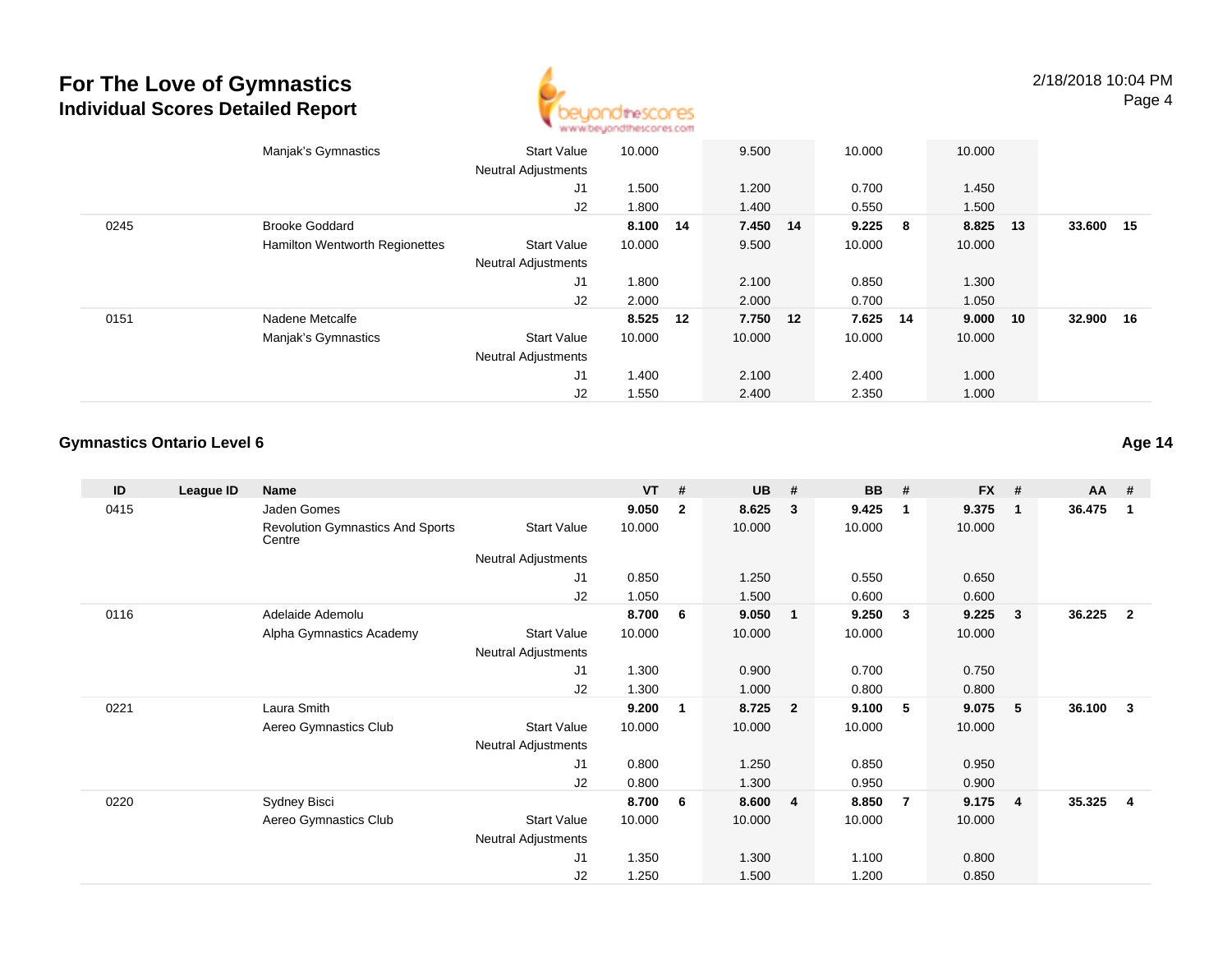

| 0174 | Tamra-Lee Bragg                |                            | 8.925  | 3              | 8.450  | 5              | 9.200  | 4            | 8.650  | $\overline{7}$          | 35.225 | - 5            |
|------|--------------------------------|----------------------------|--------|----------------|--------|----------------|--------|--------------|--------|-------------------------|--------|----------------|
|      | Woodstock Gym Club             | <b>Start Value</b>         | 10.000 |                | 10.000 |                | 10.000 |              | 10.000 |                         |        |                |
|      |                                | <b>Neutral Adjustments</b> |        |                |        |                |        |              |        |                         |        |                |
|      |                                | J1                         | 1.050  |                | 1.500  |                | 0.700  |              | 1.250  |                         |        |                |
|      |                                | J2                         | 1.100  |                | 1.600  |                | 0.900  |              | 1.450  |                         |        |                |
| 0111 | Autum Kaldeway                 |                            | 8.750  | 5              | 7.950  | $\overline{7}$ | 8.775  | 8            | 9.250  | $\overline{\mathbf{2}}$ | 34.725 | 6              |
|      | Alpha Gymnastics Academy       | <b>Start Value</b>         | 10.000 |                | 9.500  |                | 10.000 |              | 10.000 |                         |        |                |
|      |                                | Neutral Adjustments        |        |                |        |                |        |              |        |                         |        |                |
|      |                                | J1                         | 1.150  |                | 1.500  |                | 1.100  |              | 0.850  |                         |        |                |
|      |                                | J2                         | 1.350  |                | 1.600  |                | 1.350  |              | 0.650  |                         |        |                |
| 0247 | Kyra Butts                     |                            | 8.100  | $\overline{7}$ | 7.975  | 6              | 9.275  | $\mathbf{2}$ | 9.075  | - 5                     | 34.425 | $\overline{7}$ |
|      | Hamilton Wentworth Regionettes | <b>Start Value</b>         | 10.000 |                | 9.400  |                | 10.000 |              | 10.000 |                         |        |                |
|      |                                | <b>Neutral Adjustments</b> |        |                |        |                |        |              |        |                         |        |                |
|      |                                | J1                         | 1.800  |                | 1.350  |                | 0.650  |              | 1.000  |                         |        |                |
|      |                                | J2                         | 2.000  |                | 1.500  |                | 0.800  |              | 0.850  |                         |        |                |
| 0119 | Sabrina Maltese                |                            | 8.800  | 4              | 7.550  | 8              | 9.025  | 6            | 9.025  | - 6                     | 34.400 | - 8            |
|      | Alpha Gymnastics Academy       | <b>Start Value</b>         | 10.000 |                | 10.000 |                | 10.000 |              | 10.000 |                         |        |                |
|      |                                | <b>Neutral Adjustments</b> |        |                |        |                |        |              |        |                         |        |                |
|      |                                | J1                         | 1.200  |                | 2.300  |                | 0.900  |              | 1.100  |                         |        |                |
|      |                                | J2                         | 1.200  |                | 2.600  |                | 1.050  |              | 0.850  |                         |        |                |
|      |                                |                            |        |                |        |                |        |              |        |                         |        |                |

#### **Gymnastics Ontario Level 6**

| ID   | League ID | Name                |                            | $VT$ # |             | <b>UB</b> | #              | <b>BB</b> | #   | <b>FX</b> | #            | $AA$ #   |                |
|------|-----------|---------------------|----------------------------|--------|-------------|-----------|----------------|-----------|-----|-----------|--------------|----------|----------------|
| 0009 |           | <b>Alley Trider</b> |                            | 9.325  | $\mathbf 1$ | 9.050     | 6              | 9.475     | - 6 | 9.775     | -1           | 37.625   |                |
|      |           | Niagara Acro Cats   | <b>Start Value</b>         | 10.000 |             | 10.000    |                | 10.000    |     | 10.000    |              |          |                |
|      |           |                     | <b>Neutral Adjustments</b> |        |             |           |                |           |     |           |              |          |                |
|      |           |                     | J1                         | 0.600  |             | 0.900     |                | 0.600     |     | 0.150     |              |          |                |
|      |           |                     | J2                         | 0.750  |             | 1.000     |                | 0.450     |     | 0.300     |              |          |                |
| 0005 |           | Zoe Zimmerman       |                            | 9.325  | $\mathbf 1$ | 9.075     | 5 <sub>2</sub> | 9.500     | - 5 | 9.525     | $\mathbf{3}$ | 37.425   | $\overline{2}$ |
|      |           | Niagara Acro Cats   | <b>Start Value</b>         | 10.000 |             | 10.000    |                | 10.000    |     | 10.000    |              |          |                |
|      |           |                     | <b>Neutral Adjustments</b> |        |             |           |                |           |     |           |              |          |                |
|      |           |                     | J1                         | 0.750  |             | 1.000     |                | 0.500     |     | 0.450     |              |          |                |
|      |           |                     | J2                         | 0.600  |             | 0.850     |                | 0.500     |     | 0.500     |              |          |                |
| 0004 |           | Carolyn Buri        |                            | 9.0004 |             | 9.475     | $\blacksquare$ | 9.425     | -7  | 9.325     | 10           | 37.225 3 |                |
|      |           | Niagara Acro Cats   | <b>Start Value</b>         | 10.000 |             | 10.000    |                | 10.000    |     | 10.000    |              |          |                |
|      |           |                     | <b>Neutral Adjustments</b> |        |             |           |                |           |     |           |              |          |                |
|      |           |                     | J <sub>1</sub>             | 0.900  |             | 0.600     |                | 0.600     |     | 0.750     |              |          |                |
|      |           |                     | J2                         | 1.100  |             | 0.450     |                | 0.550     |     | 0.600     |              |          |                |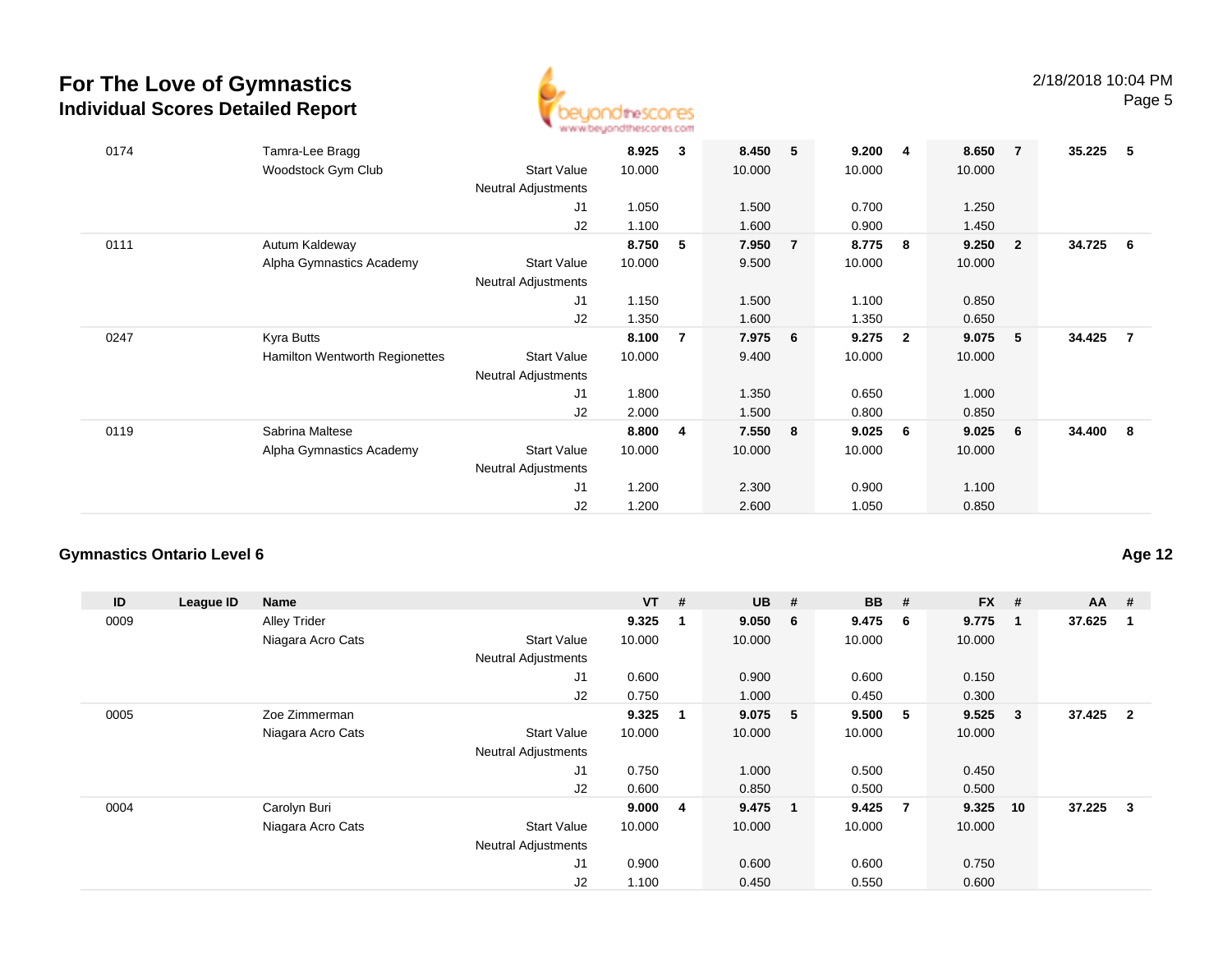

| 0381 | Marissa Donatelli                                           | 9.025           | $\mathbf{3}$   | 8.750             | $\overline{7}$          | 9.575           | $\overline{\mathbf{2}}$ | 9.550          | $\overline{2}$          | 36.900 | $\overline{4}$ |
|------|-------------------------------------------------------------|-----------------|----------------|-------------------|-------------------------|-----------------|-------------------------|----------------|-------------------------|--------|----------------|
|      | Winstars Gymnastics<br><b>Start Value</b>                   | 10.000          |                | 10.000            |                         | 10.000          |                         | 10.000         |                         |        |                |
|      | <b>Neutral Adjustments</b>                                  |                 |                |                   |                         |                 |                         |                |                         |        |                |
|      | J1                                                          | 1.050           |                | 1.250             |                         | 0.450           |                         | 0.500          |                         |        |                |
|      | J2                                                          | 0.900           |                | 1.250             |                         | 0.400           |                         | 0.400          |                         |        |                |
| 0112 | Jenna Moser                                                 | 8.650 11        |                | 9.125             | $\overline{\mathbf{4}}$ | 9.550           | $\overline{\mathbf{3}}$ | 9.400          | $\overline{7}$          | 36.725 | 5              |
|      | Alpha Gymnastics Academy<br><b>Start Value</b>              | 10.000          |                | 10.000            |                         | 10.000          |                         | 10.000         |                         |        |                |
|      | <b>Neutral Adjustments</b>                                  |                 |                |                   |                         |                 |                         |                |                         |        |                |
|      | J1                                                          | 1.200           |                | 0.850             |                         | 0.400           |                         | 0.600          |                         |        |                |
|      | J2                                                          | 1.500<br>9.075  |                | 0.900<br>9.325    |                         | 0.500<br>9.425  | $\overline{7}$          | 0.600<br>8.900 |                         | 36.725 | 5              |
| 0380 | Nyah Douglas<br>Winstars Gymnastics<br><b>Start Value</b>   | 10.000          | $\overline{2}$ | 10.000            | $\overline{2}$          | 10.000          |                         | 10.000         | 13                      |        |                |
|      | <b>Neutral Adjustments</b>                                  |                 |                |                   |                         |                 |                         |                |                         |        |                |
|      | J1                                                          | 0.950           |                | 0.750             |                         | 0.650           |                         | 1.200          |                         |        |                |
|      | J2                                                          | 0.900           |                | 0.600             |                         | 0.500           |                         | 1.000          |                         |        |                |
| 0113 | <b>Isabel Holmes</b>                                        | 8.975           | 5              | 8.750             | $\overline{7}$          | 9.425           | $\overline{7}$          | 9.500          | $\overline{\mathbf{4}}$ | 36.650 | 6              |
|      | Alpha Gymnastics Academy<br><b>Start Value</b>              | 10.000          |                | 10.000            |                         | 10.000          |                         | 10.000         |                         |        |                |
|      | <b>Neutral Adjustments</b>                                  |                 |                |                   |                         |                 |                         |                |                         |        |                |
|      | J1                                                          | 1.000           |                | 1.100             |                         | 0.550           |                         | 0.550          |                         |        |                |
|      | J2                                                          | 1.050           |                | 1.400             |                         | 0.600           |                         | 0.450          |                         |        |                |
| 0068 | Cicely Johnson                                              | 8.725           | 10             | 9.275             | $\mathbf{3}$            | 9.225           | 9                       | 9.375          | 8                       | 36.600 | $\overline{7}$ |
|      | <b>World Class Gymnastics</b><br><b>Start Value</b>         | 10.000          |                | 10.000            |                         | 10.000          |                         | 10.000         |                         |        |                |
|      | <b>Neutral Adjustments</b>                                  |                 |                |                   |                         |                 |                         |                |                         |        |                |
|      | J1                                                          | 1.300           |                | 0.700             |                         | 0.850           |                         | 0.700          |                         |        |                |
|      | J2                                                          | 1.250           |                | 0.750             |                         | 0.700           |                         | 0.550          |                         |        |                |
| 0440 | Emma Gagnon                                                 | 8.875           | 8              | 8.650             | 8                       | 9.525           | $\overline{4}$          | 9.475          | 5                       | 36.525 | 8              |
|      | Niagara Acro Cats<br><b>Start Value</b>                     | 10.000          |                | 10.000            |                         | 10.000          |                         | 10.000         |                         |        |                |
|      | <b>Neutral Adjustments</b>                                  |                 |                |                   |                         |                 |                         |                |                         |        |                |
|      | J1                                                          | 1.100           |                | 1.300             |                         | 0.550           |                         | 0.500          |                         |        |                |
|      | J2                                                          | 1.150           |                | 1.400             |                         | 0.400           |                         | 0.550          |                         |        |                |
| 0006 | Clair Bolus                                                 | 8.925           | 6              | 8.500             | 9                       | 9.675           | $\overline{1}$          | 9.375          | 8                       | 36.475 | 9              |
|      | Niagara Acro Cats<br><b>Start Value</b>                     | 10.000          |                | 10.000            |                         | 10.000          |                         | 10.000         |                         |        |                |
|      | <b>Neutral Adjustments</b>                                  |                 |                |                   |                         |                 |                         |                |                         |        |                |
|      | J1                                                          | 1.050           |                | 1.600             |                         | 0.350           |                         | 0.650          |                         |        |                |
|      | J2                                                          | 1.100           |                | 1.400             |                         | 0.300           |                         | 0.600          |                         |        |                |
| 0069 | Victoria Vergos<br><b>Start Value</b>                       | 8.900<br>10.000 | $\overline{7}$ | 8.375 11<br>9.500 |                         | 9.500<br>10.000 | 5                       | 9.350          | 9                       | 36.125 | 10             |
|      | <b>World Class Gymnastics</b><br><b>Neutral Adjustments</b> |                 |                |                   |                         |                 |                         | 10.000         |                         |        |                |
|      | J1                                                          | 1.000           |                | 1.050             |                         | 0.400           |                         | 0.550          |                         |        |                |
|      | J2                                                          | 1.200           |                | 1.200             |                         | 0.600           |                         | 0.750          |                         |        |                |
|      |                                                             |                 |                |                   |                         |                 |                         |                |                         |        |                |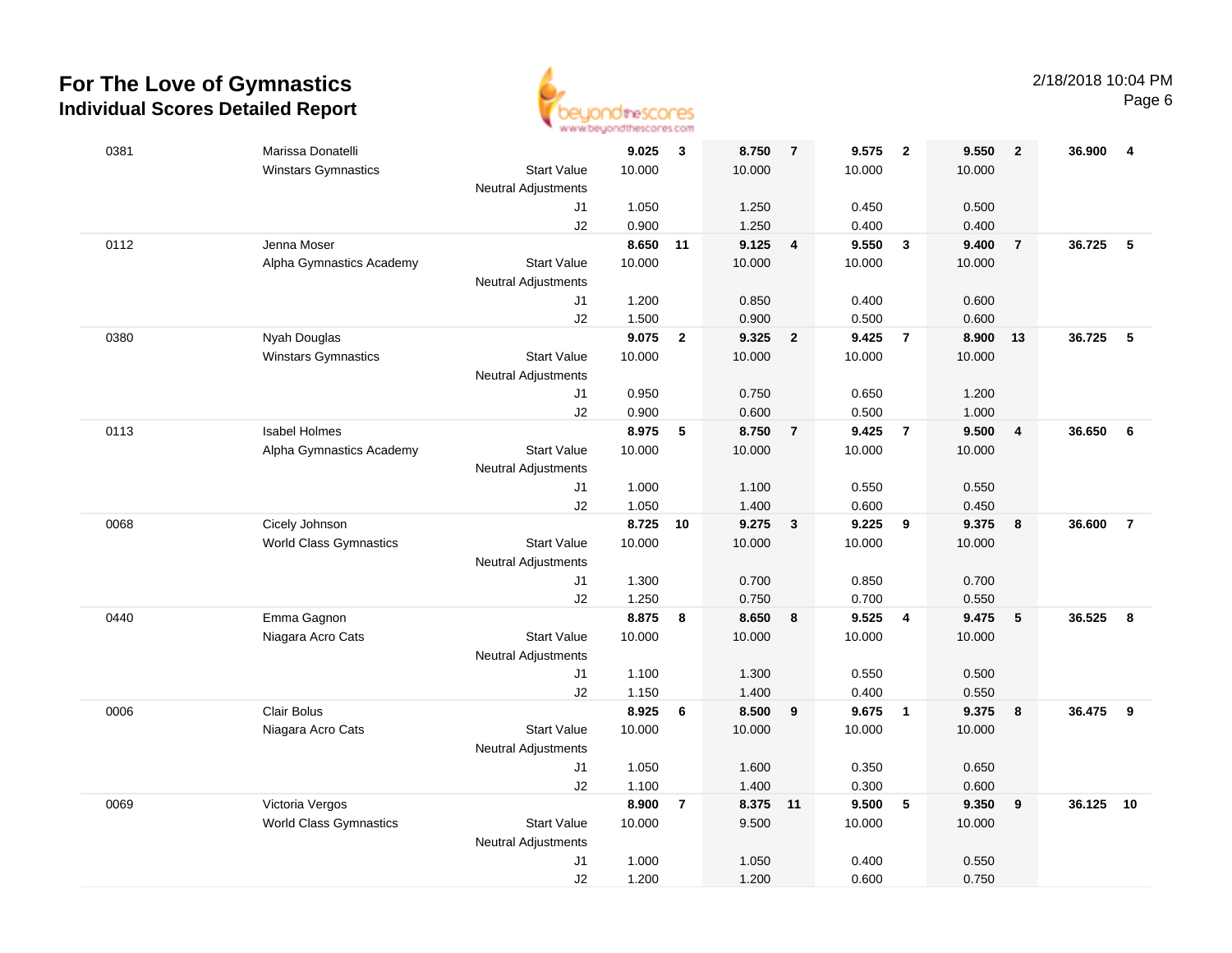

| 0382 | Rylee Boismier                                    |                            | 8.775  | 9   | 8.750 7  | 9.250  | - 8 | 9.175  | 11  | 35.950 11 |    |
|------|---------------------------------------------------|----------------------------|--------|-----|----------|--------|-----|--------|-----|-----------|----|
|      | <b>Winstars Gymnastics</b>                        | <b>Start Value</b>         | 10.000 |     | 10.000   | 10.000 |     | 10.000 |     |           |    |
|      |                                                   | <b>Neutral Adjustments</b> |        |     |          |        |     |        |     |           |    |
|      |                                                   | J1                         | 1.250  |     | 1.200    | 0.850  |     | 0.750  |     |           |    |
|      |                                                   | J2                         | 1.200  |     | 1.300    | 0.650  |     | 0.900  |     |           |    |
| 0110 | Julia Morales                                     |                            | 8.275  | 12  | 8.450 10 | 9.025  | 11  | 9.450  | - 6 | 35.200 12 |    |
|      | Alpha Gymnastics Academy                          | <b>Start Value</b>         | 10.000 |     | 10.000   | 10.000 |     | 10.000 |     |           |    |
|      |                                                   | <b>Neutral Adjustments</b> |        |     |          |        |     |        |     |           |    |
|      |                                                   | J1                         | 1.650  |     | 1.400    | 1.000  |     | 0.550  |     |           |    |
|      |                                                   | J2                         | 1.800  |     | 1.700    | 0.950  |     | 0.550  |     |           |    |
| 0424 | Paris Siemens                                     |                            | 8.925  | - 6 | 7.650 12 | 9.175  | 10  | 9.100  | 12  | 34.850    | 13 |
|      | <b>Revolution Gymnastics And Sports</b><br>Centre | <b>Start Value</b>         | 10.000 |     | 9.500    | 10.000 |     | 10.000 |     |           |    |
|      |                                                   | <b>Neutral Adjustments</b> |        |     |          |        |     |        |     |           |    |
|      |                                                   | J1                         | 1.200  |     | 1.800    | 0.850  |     | 0.950  |     |           |    |
|      |                                                   | J <sub>2</sub>             | 0.950  |     | 1.900    | 0.800  |     | 0.850  |     |           |    |

#### **Gymnastics Ontario Level 6**

| ID   | League ID | <b>Name</b>                    |                            | <b>VT</b> | #              | <b>UB</b> | #              | <b>BB</b> | #                       | <b>FX</b> | #              | $AA$ # |                |
|------|-----------|--------------------------------|----------------------------|-----------|----------------|-----------|----------------|-----------|-------------------------|-----------|----------------|--------|----------------|
| 0003 |           | Emma Tennant                   |                            | 9.200     | 3              | 8.950     | $\mathbf{2}$   | 9.425     | 3                       | 9.650     | $\mathbf{2}$   | 37.225 | -1             |
|      |           | Niagara Acro Cats              | <b>Start Value</b>         | 10.000    |                | 10.000    |                | 10.000    |                         | 10.000    |                |        |                |
|      |           |                                | <b>Neutral Adjustments</b> |           |                |           |                |           |                         |           |                |        |                |
|      |           |                                | J1                         | 0.800     |                | 1.150     |                | 0.600     |                         | 0.250     |                |        |                |
|      |           |                                | J2                         | 0.800     |                | 0.950     |                | 0.550     |                         | 0.450     |                |        |                |
| 0376 |           | Mya Kelley                     |                            | 9.225     | $\overline{2}$ | 9.375     | $\overline{1}$ | 9.125     | - 6                     | 9.500     | $\overline{4}$ | 37.225 |                |
|      |           | <b>Winstars Gymnastics</b>     | <b>Start Value</b>         | 10.000    |                | 10.000    |                | 10.000    |                         | 10.000    |                |        |                |
|      |           |                                | Neutral Adjustments        |           |                |           |                |           |                         |           |                |        |                |
|      |           |                                | J <sub>1</sub>             | 0.750     |                | 0.650     |                | 1.000     |                         | 0.550     |                |        |                |
|      |           |                                | J2                         | 0.800     |                | 0.600     |                | 0.750     |                         | 0.450     |                |        |                |
| 0246 |           | Mya Feher                      |                            | 9.025     | 5              | 8.850     | - 5            | 9.450     | $\overline{\mathbf{2}}$ | 9.525     | 3              | 36.850 | $\overline{2}$ |
|      |           | Hamilton Wentworth Regionettes | <b>Start Value</b>         | 10.000    |                | 9.900     |                | 10.000    |                         | 10.000    |                |        |                |
|      |           |                                | <b>Neutral Adjustments</b> |           |                |           |                |           |                         |           |                |        |                |
|      |           |                                | J <sub>1</sub>             | 1.000     |                | 1.000     |                | 0.650     |                         | 0.500     |                |        |                |
|      |           |                                | J <sub>2</sub>             | 0.950     |                | 1.100     |                | 0.450     |                         | 0.450     |                |        |                |
| 0241 |           | Hailey MacNamara               |                            | 8.875     | $\overline{7}$ | 8.650     | $\overline{7}$ | 9.400     | -4                      | 9.525     | 3              | 36.450 | 3              |
|      |           | Hamilton Wentworth Regionettes | <b>Start Value</b>         | 10.000    |                | 9.900     |                | 10.000    |                         | 10.000    |                |        |                |
|      |           |                                | <b>Neutral Adjustments</b> |           |                |           |                |           |                         |           |                |        |                |
|      |           |                                | J <sub>1</sub>             | 1.150     |                | 1.200     |                | 0.550     |                         | 0.450     |                |        |                |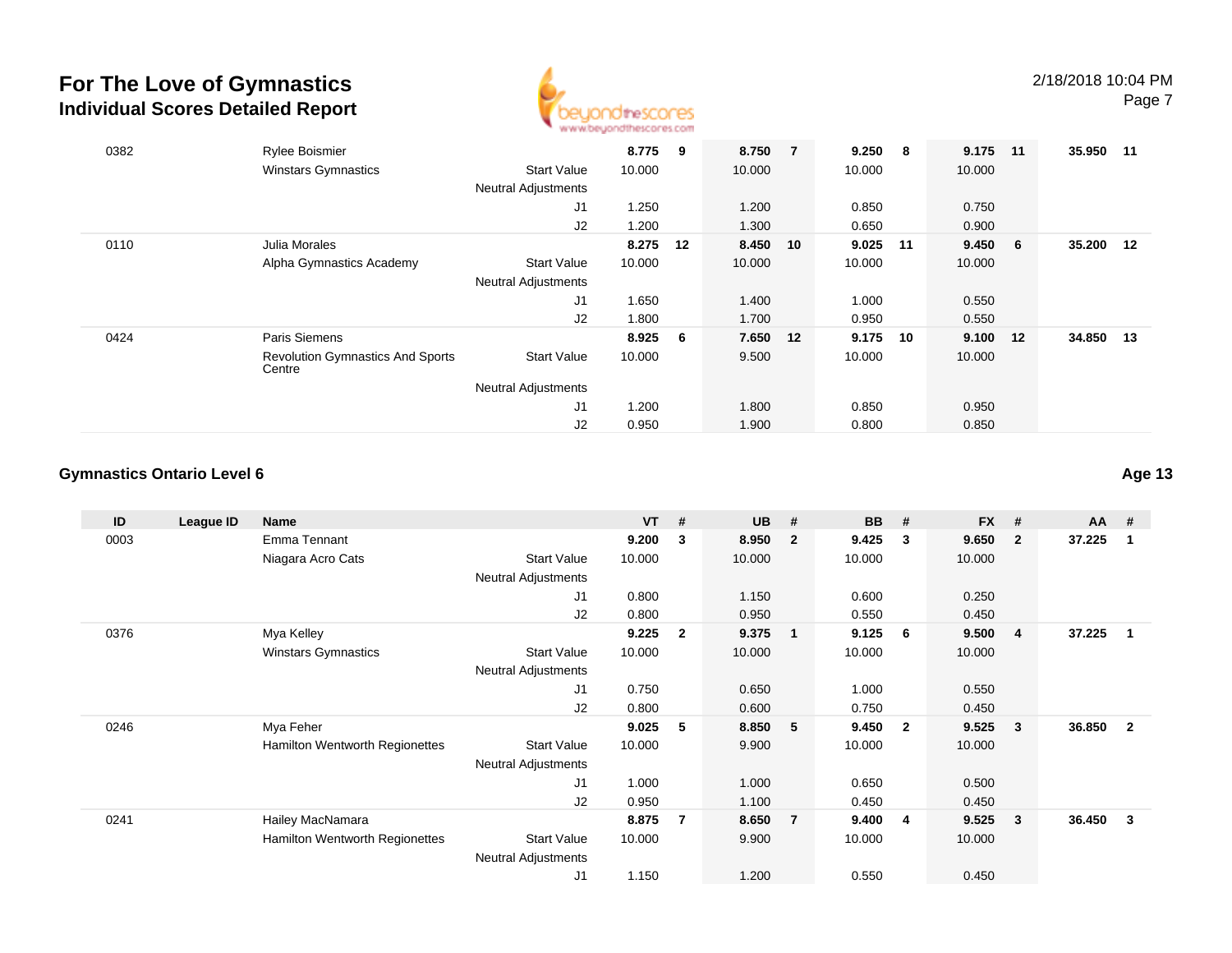

|      |                                | J2                         | 1.100  |                | 1.300        |                         | 0.650  |                         | 0.500  |                         |        |                |
|------|--------------------------------|----------------------------|--------|----------------|--------------|-------------------------|--------|-------------------------|--------|-------------------------|--------|----------------|
| 0154 | Rachel Reid                    |                            | 9.100  | 4              | 8.800        | 6                       | 9.300  | 5                       | 9.125  | 6                       | 36.325 | $\overline{4}$ |
|      | Manjak's Gymnastics            | <b>Start Value</b>         | 10.000 |                | 10.000       |                         | 10.000 |                         | 10.000 |                         |        |                |
|      |                                | <b>Neutral Adjustments</b> |        |                |              |                         |        |                         |        |                         |        |                |
|      |                                | J1                         | 0.950  |                | 1.150        |                         | 0.800  |                         | 0.800  |                         |        |                |
|      |                                | J2                         | 0.850  |                | 1.250        |                         | 0.600  |                         | 0.950  |                         |        |                |
| 0391 | Sienna McLeod                  |                            | 8.925  | 6              | 8.550        | $\overline{\mathbf{8}}$ | 9.425  | $\overline{\mathbf{3}}$ | 9.325  | 5                       | 36.225 | 5              |
|      | Winstars Gymnastics            | <b>Start Value</b>         | 10.000 |                | 10.000       |                         | 10.000 |                         | 10.000 |                         |        |                |
|      |                                | <b>Neutral Adjustments</b> |        |                |              |                         |        |                         |        |                         |        |                |
|      |                                | J1                         | 1.050  |                | 1.300        |                         | 0.600  |                         | 0.650  |                         |        |                |
|      |                                | J2                         | 1.100  |                | 1.600        |                         | 0.550  |                         | 0.700  |                         |        |                |
| 0120 | Jaymisyn Robb                  |                            | 9.275  | $\mathbf{1}$   | 8.875        | $\overline{\mathbf{4}}$ | 8.650  | 9                       | 9.100  | $\overline{7}$          | 35.900 | 6              |
|      | Alpha Gymnastics Academy       | <b>Start Value</b>         | 10.000 |                | 10.000       |                         | 10.000 |                         | 10.000 |                         |        |                |
|      |                                | <b>Neutral Adjustments</b> |        |                |              |                         |        |                         |        |                         |        |                |
|      |                                | J1                         | 0.600  |                | 1.150        |                         | 1.400  |                         | 0.850  |                         |        |                |
|      |                                | J2                         | 0.850  |                | 1.100        |                         | 1.300  |                         | 0.950  |                         |        |                |
| 0115 | Emma Jacques                   |                            | 8.875  | $\overline{7}$ | 8.925        | $\mathbf{3}$            | 8.875  | 8                       | 9.025  | 8                       | 35.700 | $\overline{7}$ |
|      | Alpha Gymnastics Academy       | <b>Start Value</b>         | 10.000 |                | 10.000       |                         | 10.000 |                         | 10.000 |                         |        |                |
|      |                                | <b>Neutral Adjustments</b> |        |                |              |                         |        |                         |        |                         |        |                |
|      |                                | J1                         | 1.100  |                | 1.050        |                         | 1.000  |                         | 0.950  |                         |        |                |
|      |                                | J2                         | 1.150  |                | 1.100        |                         | 1.250  |                         | 1.000  |                         |        |                |
| 0114 | Amy Moore                      |                            | 8.700  | 8              | 8.300        | 9                       | 9.125  | 6                       | 9.525  | $\overline{\mathbf{3}}$ | 35.650 | 8              |
|      | Alpha Gymnastics Academy       | <b>Start Value</b>         | 10.000 |                | 10.000       |                         | 10.000 |                         | 10.000 |                         |        |                |
|      |                                | <b>Neutral Adjustments</b> |        |                |              |                         |        |                         |        |                         |        |                |
|      |                                | J1                         | 1.400  |                | 1.700        |                         | 1.000  |                         | 0.500  |                         |        |                |
|      |                                | J <sub>2</sub>             | 1.200  |                | 1.700        |                         | 0.750  |                         | 0.450  |                         |        |                |
| 0248 | Mya Thorogood                  |                            | 8.500  | 9              | 7.700 10     |                         | 9.475  | $\overline{1}$          | 9.750  | $\overline{1}$          | 35.425 | 9              |
|      | Hamilton Wentworth Regionettes | <b>Start Value</b>         | 10.000 |                | 9.400        |                         | 10.000 |                         | 10.000 |                         |        |                |
|      |                                | Neutral Adjustments        |        |                |              |                         |        |                         |        |                         |        |                |
|      |                                | J1                         | 1.500  |                | 1.650        |                         | 0.600  |                         | 0.200  |                         |        |                |
|      |                                | J2                         | 1.500  |                | 1.750        |                         | 0.450  |                         | 0.300  |                         |        |                |
| 0156 | Mattea Gharibo                 |                            | 8.075  | 10             | <b>X.XXX</b> | $\sim$                  | 8.900  | $\overline{7}$          | 8.200  | 9                       | 25.175 | 10             |
|      | Manjak's Gymnastics            | <b>Start Value</b>         | 10.000 |                |              |                         | 10.000 |                         | 10.000 |                         |        |                |
|      |                                | <b>Neutral Adjustments</b> |        |                |              |                         |        |                         |        |                         |        |                |
|      |                                | J <sub>1</sub>             | 1.900  |                |              |                         | 1.100  |                         | 1.800  |                         |        |                |
|      |                                | J2                         | 1.950  |                |              |                         | 1.100  |                         | 1.800  |                         |        |                |